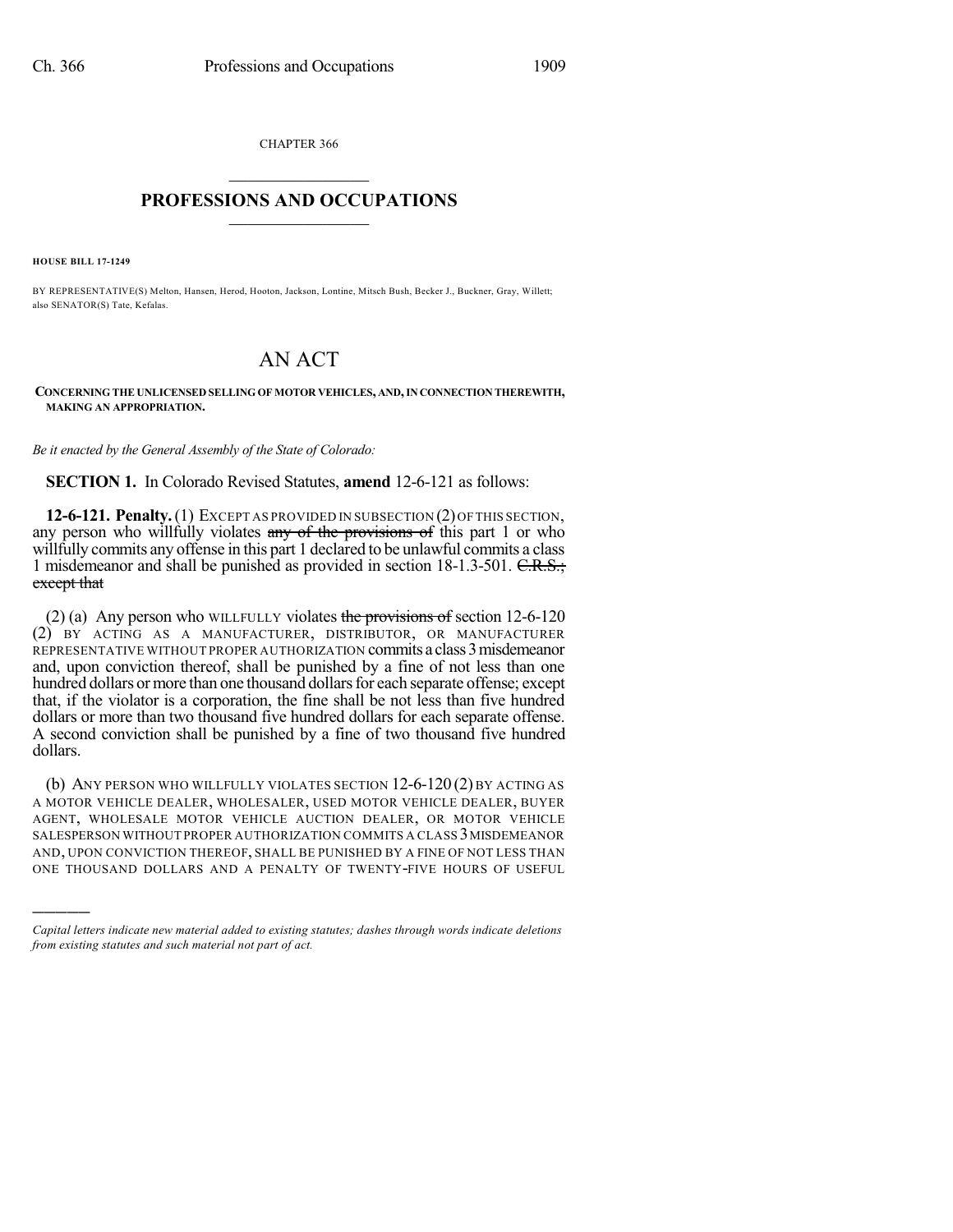PUBLIC SERVICE, NEITHER OF WHICH THE COURT MAY SUSPEND,FOR EACH SEPARATE OFFENSE; EXCEPT THAT, IF THE VIOLATOR IS A CORPORATION, THE CORPORATION SHALL BE PUNISHED BY A FINE OF NOT LESS THAN FIVE THOUSAND DOLLARS NOR MORE THAN TWENTY-FIVE THOUSAND DOLLARS FOR EACH SEPARATE OFFENSE. A SECOND CONVICTION FOR AN INDIVIDUAL SHALL BE PUNISHED BY A FINE OF NOT LESS THAN FIVE THOUSAND DOLLARS NOR MORE THAN TWENTY-FIVE THOUSAND DOLLARS FOR EACH SEPARATE OFFENSE, WHICH THE COURT MAY NOT SUSPEND.

**SECTION 2.** In Colorado Revised Statutes, 12-6-120, **amend** (2) as follows:

**12-6-120. Unlawful acts.** (2) It is unlawful for any person to act as a motor vehicle dealer, manufacturer, distributor, wholesaler, manufacturer representative, used motor vehicle dealer, buyer agent, wholesale motor vehicle auction dealer, or motor vehicle salesperson unless such person has been duly licensed under the provisions of this part 1, except for:

(a) Persons exempt from licensure as a manufacturer pursuant to section  $12-6-102$  $(11)$ ; however, such persons shall comply with all other applicable requirements for manufacturers, including, but not limited to, those pertaining to vehicle identification numbers and manufacturers' statements of origin; AND

(b) BUSINESS OWNERS SELLING A VEHICLE IF THE VEHICLE HAS BEEN OWNED FOR MORE THAN ONE YEAR, THE VEHICLE HAS BEEN USED EXCLUSIVELY FOR BUSINESS PURPOSES, THE VEHICLE IS TITLED IN THE NAME OF THE BUSINESS, ALL APPLICABLE TAXES RELATED TO THE VEHICLE HAVE BEEN PAID, AND THE TOTAL NUMBER OF VEHICLES SOLD BY A BUSINESS OWNER OVER A TWO-YEAR PERIOD DOES NOT EXCEED TWENTY VEHICLES.

**SECTION 3.** In Colorado Revised Statutes, **amend** 12-6-121.5 as follows:

**12-6-121.5. Fines - disposition - unlicensed sales.** Any OF ANY fine collected for a violation of section 12-6-120 (2), HALF shall be awarded to the law enforcement agency which THAT investigated and issued the citation for said THE violation AND HALF SHALL BE CREDITED TO THE AUTO DEALERS LICENSE FUND CREATED IN SECTION 12-6-123.

**SECTION 4.** In Colorado Revised Statutes, 12-6-123, **amend** (1) introductory portion; and **add** (1)(d) as follows:

**12-6-123. Disposition of fees - auto dealers license fund - creation.** (1) All moneys MONEY received under this part 1, except fines awarded pursuant to section 12-6-121.5, shall be deposited with the state treasurer by the department of revenue, subject to the provisions of section 24-35-101,  $C.R.S.,$  together with a detailed statement of such receipts, and such funds deposited with the state treasurer shall constitute a fund to be known asthe auto dealerslicense fund, which fund is hereby created and which shall be used under the direction of the board in the following manner:

(d) TO ENFORCE SECTION 12-6-120 (2).

**SECTION 5.** In Colorado Revised Statutes, **amend** 12-6-527 as follows: